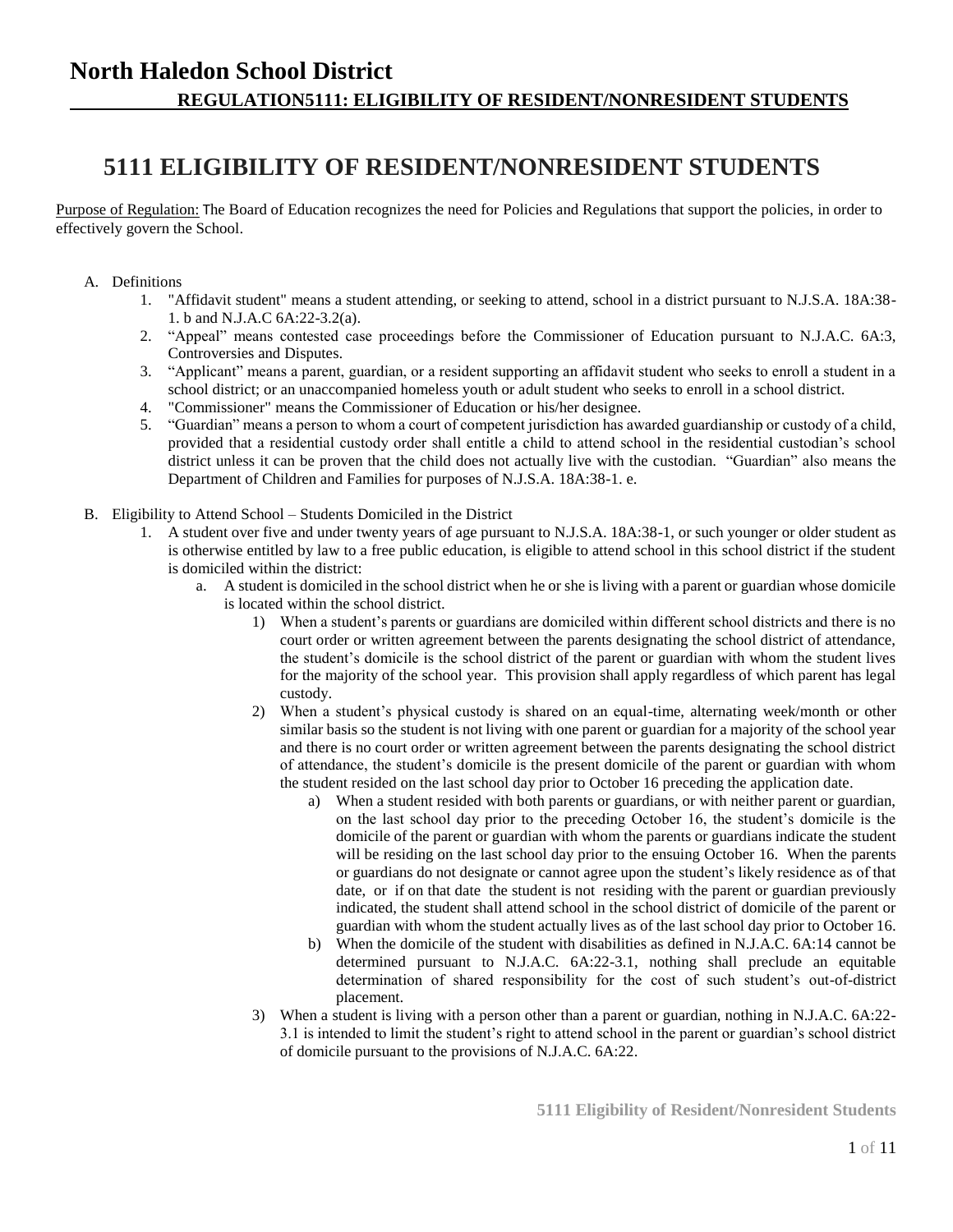### **North Haledon School District REGULATION5111: ELIGIBILITY OF RESIDENT/NONRESIDENT STUDENTS**

- 4) No school district shall be required to provide transportation for a student residing outside the school district for all or part of the school year unless transportation is based upon the home of the parent or guardian domiciled within the school district or otherwise required by law.
- b. A student is domiciled in the school district when he or she has reached the age of eighteen or is emancipated from the care and custody of a parent or guardian and has established a domicile within the school district.
- c. A student is domiciled in the school district when the student has come from outside the State and is living with a person domiciled in the school district who will be applying for guardianship of the student upon expiration of the six-month "waiting period" of State residency required pursuant to N.J.S.A. 2A:34-54 ("home state" definition) and 2A:34-65.a(1). However, a student may later be subject to removal proceedings if application for guardianship is not made within a reasonable period of time following expiration of the mandatory waiting period or if guardianship is applied for and denied.
- d. A student is domiciled in the school district when his or her parent or guardian resides within the school district on an all-year-round basis for one year or more, notwithstanding the existence of a domicile elsewhere.
- e. A student is domiciled in the school district if the Department of Children and Families is acting as the student's guardian and has placed the student in the school district.
- 2. When a student's dwelling is located within two or more school districts, or bears a mailing address that does not reflect the dwelling's physical location within a municipality, the school district of domicile for school attendance purposes shall be the municipality to which the majority of the dwelling's property tax is paid, or to which the majority of the dwelling's or unit's property tax is paid.
	- a. When property tax is paid in equal amounts to two or more municipalities, and there is no established assignment for students residing in the affected dwellings, the school district of domicile for school attendance purposes shall be determined through assessment of individual proofs as provided pursuant to N.J.A.C. 6A:22-3.4.
	- b. This provision shall not preclude the attendance of currently enrolled students who were permitted to attend the school district prior to December 17, 2001.
	- c. When a student's parent or guardian elects to exercise such entitlement, nothing in N.J.A.C. 6A:22- 3.1 shall exclude a student's right to attend the school district of domicile although the student is qualified to attend a different school district pursuant to N.J.S.A. 18A:38-1. b or the temporary residency (less than one year) provision of N.J.S.A. 18A:38-1. d.
- 3. Notwithstanding the provisions of N.J.S.A. 18A:38-1 or any other section of law to the contrary, a child who is domiciled within the school district and resides with a parent or guardian who is a member of the New Jersey National Guard or a member of the reserve component of the armed forces of the United States who is ordered into active military service in any of the armed forces of the United States in a time of war or national emergency, shall be permitted to remain enrolled in the school district in which the child is domiciled at the time of the parent or guardian being ordered into active military service, regardless of where the child resides during the period of active duty. The school district shall not be responsible for providing transportation for the child if the child lives outside of the district. Following the return of the child's parent or guardian from active military service, the child's eligibility to remain enrolled in the school district pursuant to N.J.S.A. 18A:38-3.1 shall cease at the end of the current school year unless the child is domiciled in the school district.
- C. Eligibility to Attend School Other Students Eligible to Attend School
	- 1. A student over five and under twenty years of age pursuant to N.J.S.A. 18A:38-1, or such younger or older student as is otherwise entitled by law to a free public education, is eligible to attend school in this school district pursuant to N.J.S.A. 18A:38-1.b if that student is kept in the home of a person other than the student's parent or guardian, and the person is domiciled in the school district and is supporting the student without remuneration as if the student were his or her own child.
		- a. A student is not eligible to attend this school district pursuant to this provision unless:
			- 1) The student's parent or guardian has filed, together with documentation to support its validity, a sworn statement that he or she is not capable of supporting or providing care for the student due to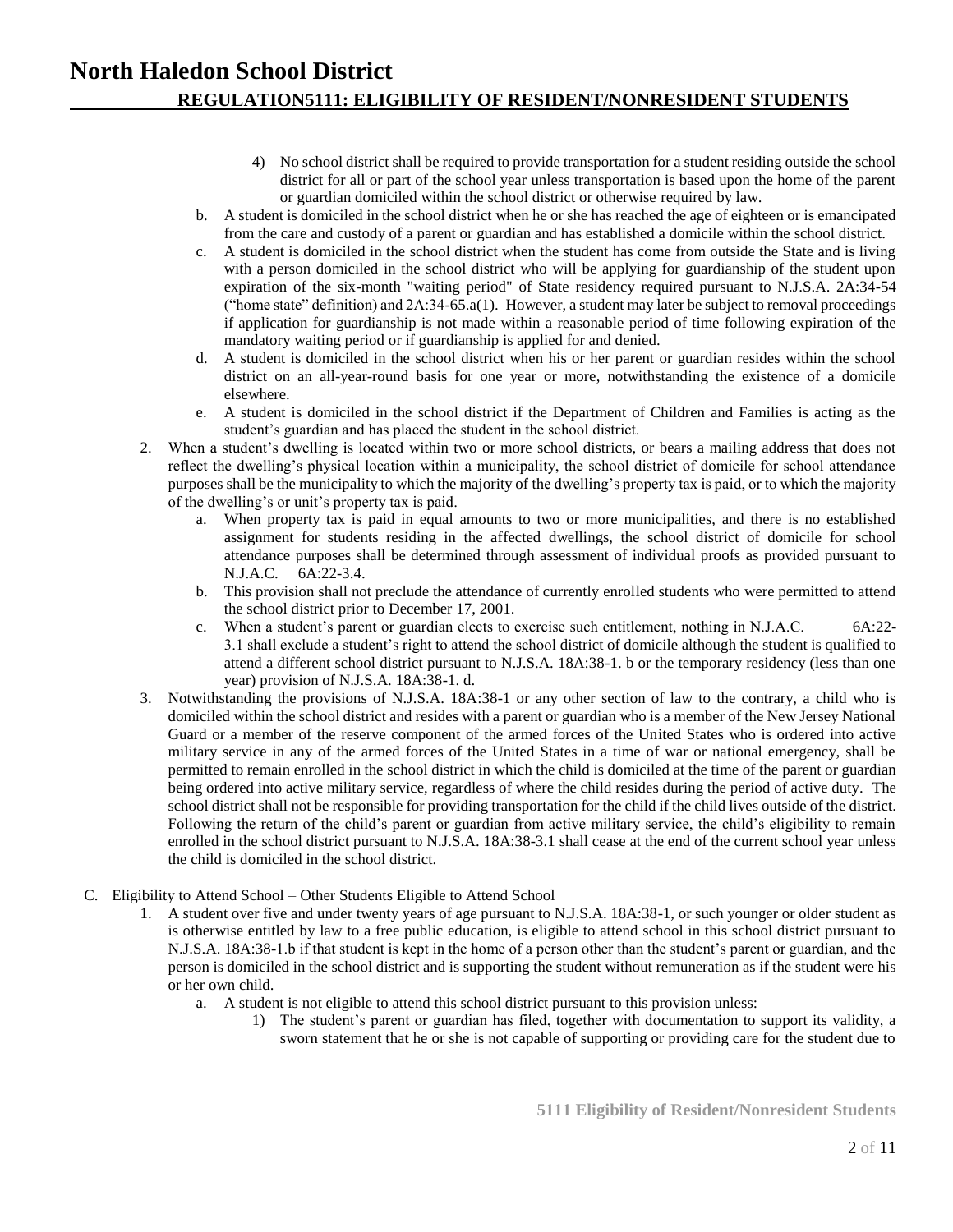family or economic hardship and that the student is not residing with the other person solely for the purpose of receiving a free public education; and

- 2) The person keeping the student has filed, if so required by the Board of Education:
	- a) A sworn statement that he or she is domiciled within the school district, is supporting the child without remuneration and intends to do so for a longer time than the school term, and will assume all personal obligations for the student pertaining to school requirements; and
	- b) A copy of his or her lease if a tenant, a sworn landlord's statement if residing as a tenant without a written lease, or a mortgage or tax bill if an owner.
- b. A student shall not be deemed ineligible under this provision because required sworn statement(s) cannot be obtained when evidence is presented that the underlying requirements of the law are being met, notwithstanding the inability of the resident or student to obtain the sworn statement(s).
- c. A student shall not be deemed ineligible under this provision when evidence is presented that the student has no home or possibility of school attendance other than with a school district resident who is not the student's parent or guardian, but is acting as the sole caretaker and supporter of the student.
- d. A student shall not be deemed ineligible under this provision solely because a parent or guardian gives occasional gifts or makes limited contributions, financial or otherwise, toward the student's welfare provided the resident keeping the student receives from the parent or guardian no payment or other remuneration for regular maintenance of the student.
- e. Pursuant to N.J.S.A. 18A:38-1.c, any person who fraudulently allows a child of another person to use his or her residence and is not the primary financial supporter of that child and any person who fraudulently claims to have given up custody of his or her child to a person in another school district commits a disorderly persons offense.
- 2. A student over five and under twenty years of age pursuant to N.J.S.A. 18A:38-1, or such younger or older student as is otherwise entitled by law to a free public education, is eligible to attend school in this school district pursuant to N.J.S.A. 18A:38-1.b if the student is kept in the home of a person domiciled in the school district, who is not the parent or guardian and the parent or guardian is a member of the New Jersey National Guard or the reserve component of the United States armed forces and has been ordered into active military service in the United States armed forces in time of war or national emergency.
	- a. Eligibility under this provision shall cease at the end of the school year during which the parent or guardian returns from active military duty.
- 3. A student over five and under twenty years of age pursuant to N.J.S.A. 18A:38-1, or such younger or older student as is otherwise entitled by law to a free public education, is eligible to attend school in this school district pursuant to N.J.S.A. 18A:38-1. d if the student's parent or guardian temporarily resides within the school district and elects to have the student attend the school district of temporary residence, notwithstanding the existence of a domicile elsewhere.
	- a. When required by the Board of Education, the parent or guardian shall demonstrate the temporary residence is not solely for purposes of the student attending the school district of temporary residence;
	- b. When one of a student's parents or guardians temporarily resides in a school district while the other is domiciled or temporarily resides elsewhere, eligibility to attend school shall be determined in accordance with N.J.A.C. 6A:22-3.1(a)1i. However, no student shall be eligible to attend school based upon a parent or guardian's temporary residence in a school district unless the parent or guardian demonstrates, if required by the Board of Education, the temporary residence is not solely for purposes of a student's attending the school district.
- 4. A student over five and under twenty years of age pursuant to N.J.S.A. 18A:38-1, or such younger or older student as is otherwise entitled by law to a free public education, is eligible to attend school in this school district pursuant to N.J.S.A. 18A:38-1. f if the student's parent or guardian moves to another school district as the result of being homeless, subject to the provisions of N.J.A.C. 6A:17-2, Education of Homeless Children.
- 5. A student over five and under twenty years of age pursuant to N.J.S.A. 18A:38-1, or such younger or older student as is otherwise entitled by law to a free public education, is eligible to attend school in this school district pursuant to N.J.S.A. 18A:38-2 if the student is placed by court order or by a society, agency, or institution in the home of a school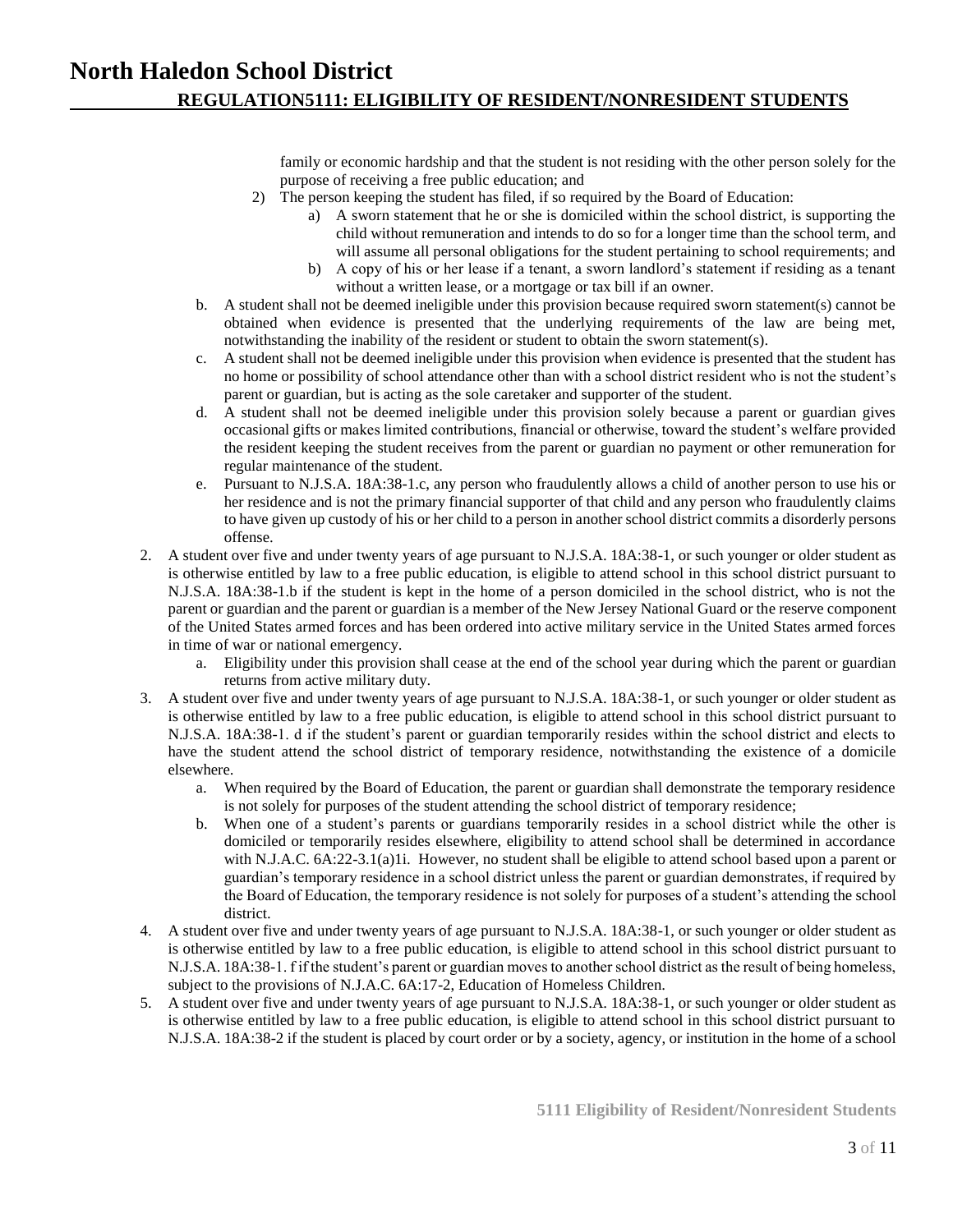district resident pursuant to N.J.S.A. 18A:38-2. As used in this section, "court order" shall not encompass orders of residential custody under which claims of entitlement to attend a school district are governed by provisions of N.J.S.A. 18A:38-1 and the applicable standards set forth in N.J.A.C. 6A:22.

- 6. A student over five and under twenty years of age pursuant to N.J.S.A. 18A:38-1, or such younger or older student as is otherwise entitled by law to a free public education, is eligible to attend school in this school district pursuant to N.J.S.A. 18A:38-3.b if the student previously resided in the school district and if the parent or guardian is a member of the New Jersey National Guard or the United States reserves and has been ordered to active service in time of war or national emergency, resulting in the relocation of the student out of the school district. A school district admitting a student pursuant to N.J.S.A. 18A:38-3.b shall not be obligated for transportation costs.
- 7. A student over five and under twenty years of age pursuant to N.J.S.A. 18A:38-1, or such younger or older student as is otherwise entitled by law to a free public education, is eligible to attend the school district pursuant to N.J.S.A. 18A:38-7.7 et seq. if the student resides on Federal property within the State. 8.
- 8. In accordance with N.J.S.A. 18A:38-1.1, a student who is not considered homeless under N.J.S.A. 18A:7B-12 and who moves to a new school district during the academic year as a result of a family crisis shall be permitted to remain enrolled in the original school district of residence for the remainder of the school year without the payment of tuition. A student attending an academic program during the summer, who is otherwise eligible except for the timing of the move, shall be permitted to remain in the school district for the remainder of the summer program if it is considered an extension of the preceding academic year.
	- a. For purposes of N.J.A.C. 6A:22-3.2(h) and Policy and Regulation 5111, "family crisis" shall include, but not be limited to:
		- 1) An instance of abuse such as domestic violence or sexual abuse;
		- 2) A disruption to the family unit caused by death of a parent or guardian; or
		- 3) An unplanned displacement from the original residence such as fire, flood, hurricane, or other circumstances that render the residence uninhabitable.
	- b. Upon notification of the move by the parent or guardian, the original school district of residence shall allow the student to continue attendance and shall provide transportation services to and from the student's new domicile in accordance with N.J.S.A. 18A:39-1. The original school district of residence may request from the parent or guardian and may review supporting documentation about the reason(s) for the move; however, any such review shall not interrupt the student's continued enrollment in the school district and in the current school of attendance with the provision of transportation.
		- 1) Examples of documentation include, but are not limited to, newspaper articles, insurance claims, police or fire reports, notes from health professionals, custody agreements, or any other legal document.
	- c. If the parent or guardian or the relevant documentation indicates the child is homeless pursuant to N.J.S.A. 18A:7B-12, the school district liaison shall assume the coordination of enrollment procedures pursuant to N.J.A.C. 6A:17-2.5 and the student shall not be eligible for enrollment under N.J.S.A. 18A:38-1.1.
	- d. If the original school district of residence determines the situation does not meet the family crisis criteria outlined in 8.a. above, the Superintendent or designee shall notify the parent or guardian in writing. The notification shall inform the parent or guardian of his or her right to appeal the decision within twenty-one calendar days of his or her receipt of the notification, and shall state that if such appeal is denied, he or she may be assessed the costs for transportation provided to the new residence during the period of ineligible attendance. It shall also state whether the parent or guardian is required to withdraw the student by the end of the twenty-one day appeal period in the absence of an appeal.
		- 1) The parent or guardian may appeal by submitting the request in writing with supporting documentation to the Executive County Superintendent of the county in which the original school district of residence is situated.
		- 2) Within thirty calendar days of receiving the request and documentation, the Executive County Superintendent shall issue a determination whether the situation meets the family crisis criteria set forth at 8.a. above. The original school district of residence shall continue to enroll the student and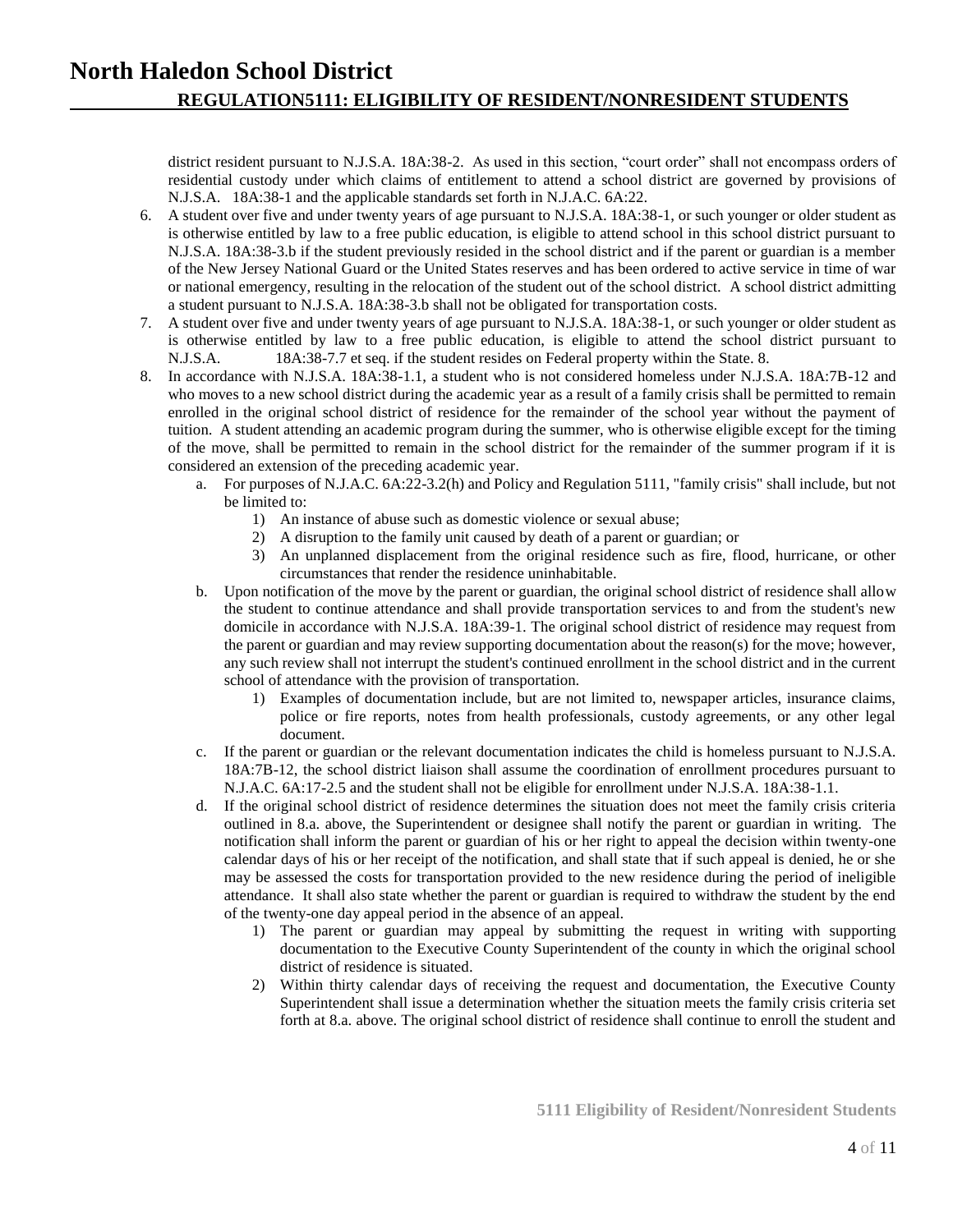provide transportation to the current school of attendance in accordance with N.J.S.A. 18A:39-1 until the determination is issued.

- 3) If the Executive County Superintendent determines the situation does not constitute a family crisis, the school district may submit to the Executive County Superintendent for approval the cost of transportation to the ineligible student's new domicile. The Executive County Superintendent shall certify the transportation costs to be assessed to the parent or guardian for the period of ineligible attendance.
- e. When the original school district of residence determines the situation constitutes a family crisis pursuant to N.J.S.A. 18A:38-1.1, the Superintendent or designee shall immediately notify the parent or guardian in writing.
	- 1) When the original school district of residence anticipates the need to apply for reimbursement of transportation costs, it shall send to the Executive County Superintendent a request and documentation of the family crisis for confirmation the situation meets the criteria set forth at 8.a. above.
	- 2) Within thirty days of receiving the school district's request and documentation, the Executive County Superintendent shall issue a determination of whether the situation meets the criteria for a family crisis. The original school district of residence shall continue to enroll the student and provide transportation to the current school of attendance in accordance with N.J.S.A. 18A:39-1 until the determination is issued, and shall not be reimbursed for additional transportation costs unless the Executive County Superintendent determines the situation is a family crisis or as directed by the Commissioner upon appeal.
- f. In providing transportation to students under N.J.S.A. 18A:38-1.1, the Board shall use the most efficient and cost-effective means available and in conformance with all laws governing student transportation.
- g. At the conclusion of the fiscal year in which the Executive County Superintendent has determined the situation constitutes a family crisis, the original school district of residence may apply to the Executive County Superintendent for a reimbursement of eligible costs for transportation services.
	- 1) Eligible costs shall include transportation for students who are required to be transported pursuant to N.J.S.A. 18A:39-1.
	- 2) The school district shall provide documentation of the transportation costs for the eligible student(s) to the Executive County Superintendent who shall review and forward the information to the Department's Office of School Facilities and Finance for reimbursement payment(s) to the school district.
	- 3) Payment to the school district shall be made in the subsequent fiscal year and shall equal the approved cost less the amount of transportation aid received for the student(s).
- h. Nothing in N.J.A.C. 6A:22-3.2 shall prevent the Board of Education from allowing a student to enroll without the payment of tuition pursuant to N.J.S.A. 18A:38-3.a.
- i. Nothing in N.J.A.C. 6A:22-3.2 shall prevent a parent or school district from appealing the Executive County Superintendent's decision(s) to the Commissioner in accordance with N.J.A.C. 6A:3-1.3. If the Commissioner of Education determines the situation is not a family crisis, his or her decision shall state which of the following shall pay the transportation costs incurred during the appeal process: the State, school district, or parent.

#### D. Housing and Immigration Status

- 1. A student's eligibility to attend school shall not be affected by the physical condition of an applicant's housing or his or her compliance with local housing ordinances or terms of lease.
- 2. Except as set forth in a. below, immigration/visa status shall not affect eligibility to attend school. Any student over five and under twenty years of age pursuant to N.J.S.A. 18A:38-1, or such younger or older student as is otherwise entitled by law to a free public education, who is domiciled in the school district or otherwise eligible to attend school in the district pursuant to N.J.A.C. 6A:22-3.2 shall be enrolled without regard to, or inquiry concerning, immigration status.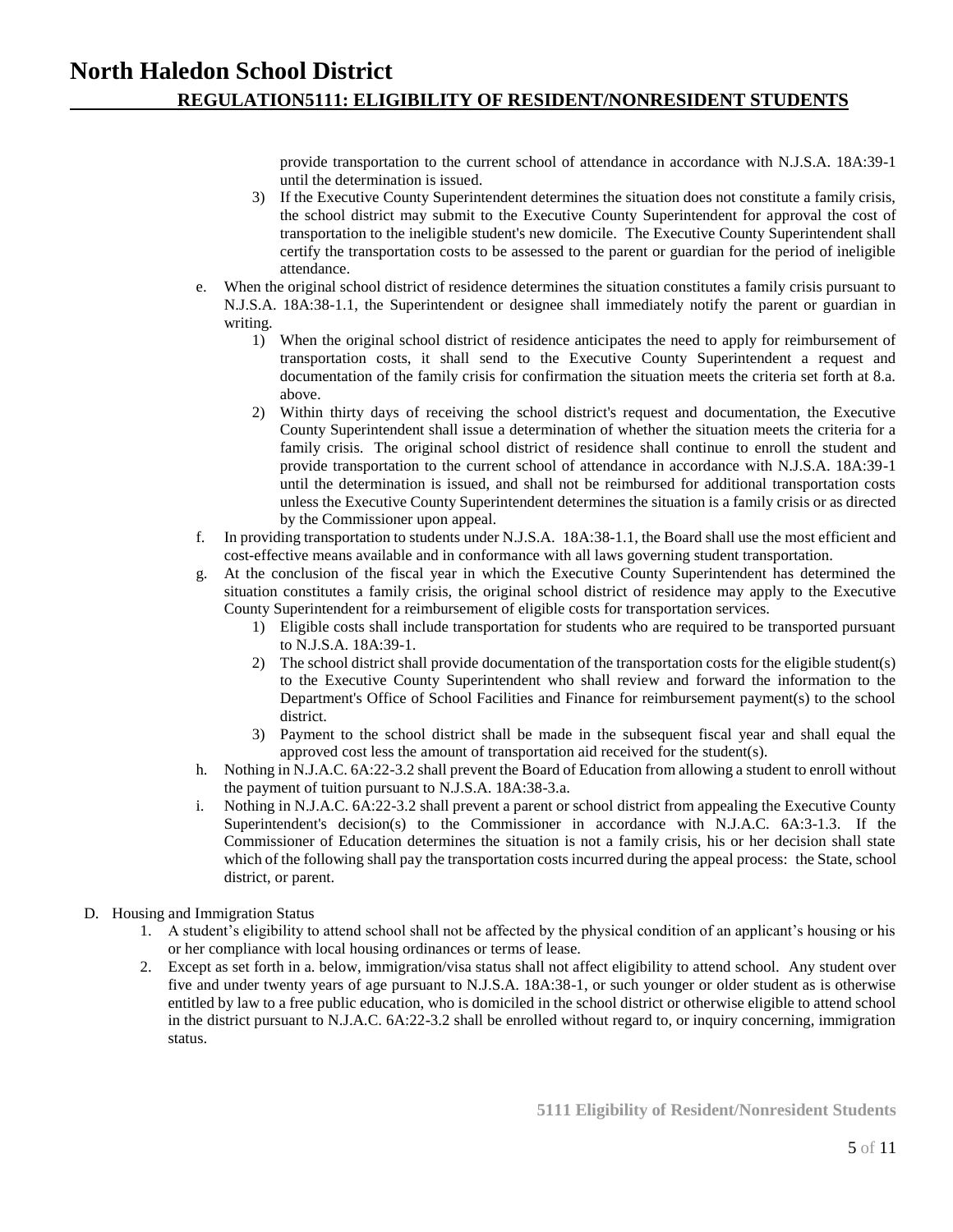### **North Haledon School District REGULATION5111: ELIGIBILITY OF RESIDENT/NONRESIDENT STUDENTS**

- a. However, the provisions of N.J.S.A. 18A:38-1 and N.J.A.C. 6A:22 shall not apply to students who have obtained, or are seeking to obtain, a Certificate of Eligibility for Nonimmigrant Student Status (INS Form I-20) from the school district in order to apply to the INS for issuance of a visa for the purpose of limited study on a tuition basis in a United States public secondary school ("F-1" Visa).
- 3. F-1 Visa Students
	- F-1 Visa students will not be admitted to this school district.
- 4. J-1 Visa Students
	- J-1 Visa students will not be admitted to this school district.
- E. Nothing in Policy and Regulation 5111 or N.J.A.C. 6A:22 shall be construed to limit the discretion of the Board to admit nonresident students, or the ability of a nonresident student to attend school with or without payment of tuition, with the consent of the district Board pursuant to N.J.S.A. 18A:38-3.
- F. Proof of Eligibility
	- 1. The Board of Education shall accept a combination of any of the following or similar forms of documentation from persons attempting to demonstrate a student's eligibility for enrollment in the school district:
		- a. Property tax bills; deeds; contracts of sale; leases; mortgages; signed letters from landlords; and other evidence of property ownership, tenancy, or residency;
		- b. Voter registrations; licenses; permits; financial account information; utility bills; delivery receipts; and other evidence of personal attachment to a particular location;
		- c. Court orders; State agency agreements; and other evidence of court or agency placements or directives:
		- d. Receipts; bills; cancelled checks; insurance claims or payments; and other evidence of expenditures demonstrating personal attachment to a particular location, orto support the student;
		- e. Medical reports; counselor or social worker assessments; employment documents; unemployment claims; benefit statements; and other evidence of circumstances demonstrating family or economic hardship, or temporary residency;
		- f. Affidavits, certifications and sworn attestations pertaining to statutory criteria for school attendance, from the parent, guardian, person keeping an "affidavit student," adult student, person(s) with whom a family is living, or others, as appropriate;
		- g. Documents pertaining to military status and assignment; and
		- h. Any other business record or document issued by a governmental entity.
	- 2. The Board of Education may accept forms of documentation not listed above, and shall not exclude from consideration any documentation or information presented by an applicant.
	- 3. The Board of Education shall consider the totality of information and documentation offered by an applicant, and shall not deny enrollment based on failure to provide a particular form or subset of documents without regard to other evidence presented.
	- 4. The Board of Education shall not condition enrollment on the receipt of information or documents protected from disclosure by law, or pertaining to criteria that are not a legitimate basis for determining eligibility to attend school. They include, but are not limited to:
		- a. Income tax returns;
		- b. Documentation or information relating to citizenship or immigration/visa status, except as set forth in N.J.A.C. 6A:22-3.3(b);
		- c. Documentation or information relating to compliance with local housing ordinances or conditions of tenancy; and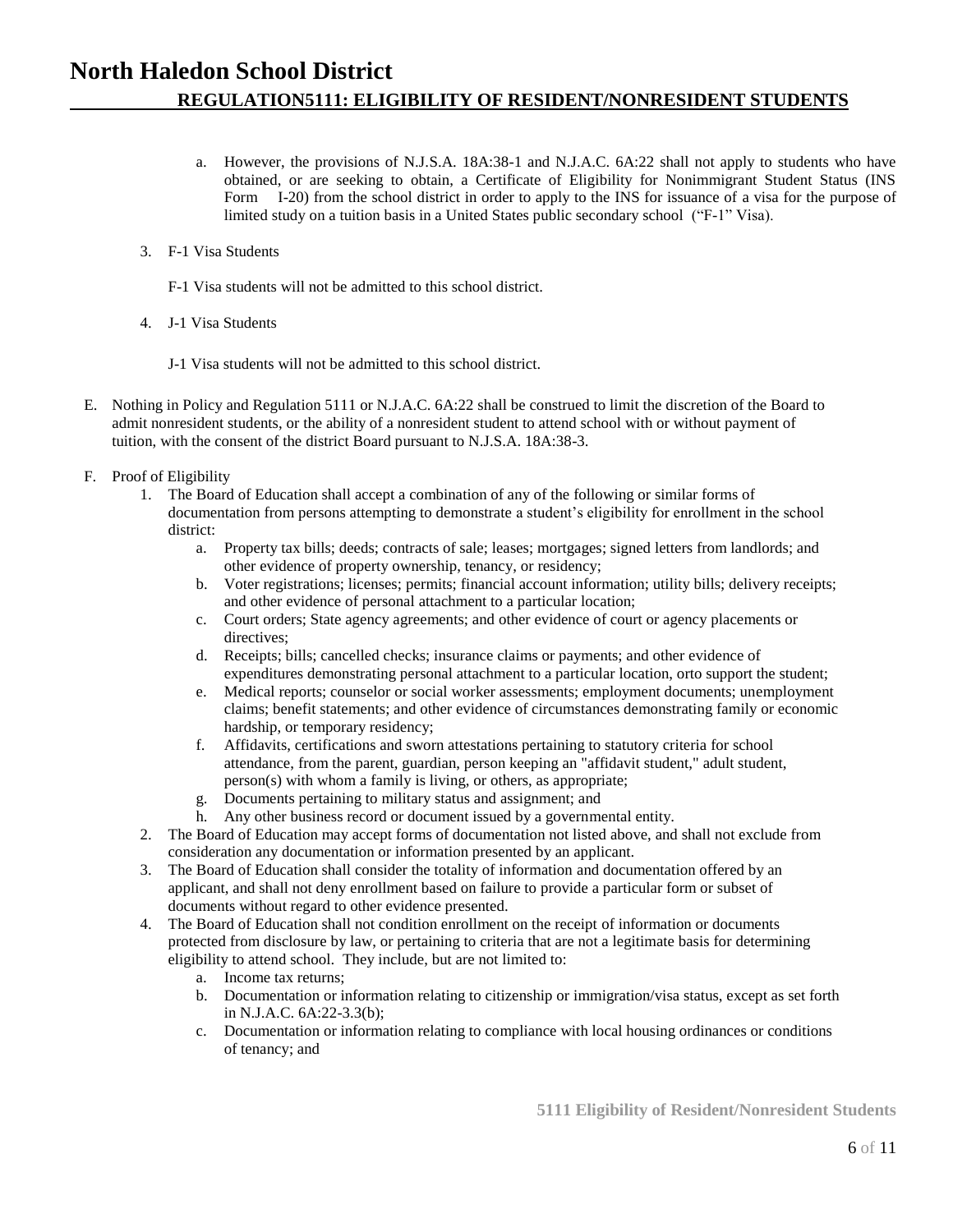- d. Social security numbers.
- 5. The Board of Education may consider, in a manner consistent with Federal law, documents or information referenced in 4. above, or pertinent parts thereof if voluntarily disclosed by the applicant. However, the Board of Education may not, directly or indirectly, require or request such disclosure as an actual or implied condition of enrollment.
- 6. In the case of a dispute between the school district and the parents of a student in regard to a student's eligibility to enroll in the school district or to remain enrolled in the school district pursuant to the provisions of N.J.S.A. 18A:38-1, the school district may request from the New Jersey Motor Vehicle Commission (NJMVC) the parent or guardian's name and address for use in verifying a student's eligibility for enrollment in the school district. The NJMVC shall disclose to a school district the information requested in accordance with procedures established by the NJMVC. However, the school district shall not condition enrollment in the district on immigration status or on the fact that the NJMVC does not have the name or address of the parent on file.
- G. Registration Forms and Procedures for Initial Assessment
	- 1. The Board of Education shall use Commissioner-provided registration forms, or locally developed forms that:
		- a. Are consistent with the forms provided by the Commissioner;
		- b. Do not seek information prohibited by N.J.A.C. 6A:22 or any other provision of statute or rule;
		- c. Summarize, for the applicant's reference, the criteria for attendance set forth in N.J.S.A. 18A:38-1, and specify the nature and form of any sworn statement(s) to be filed;
		- d. Clearly state the purpose for which the requested information is being sought in relation to the criteria; and
		- e. Notify applicants that an initial eligibility determination is subject to a more thorough review and evaluation, and that an assessment of tuition is possible if an initially admitted applicant is later found ineligible.
	- 2. The Board of Education shall make available sufficient numbers of registration forms and trained registration staff to ensure prompt eligibility determinations and enrollment. Enrollment applications may be taken by appointment, but appointments shall be promptly scheduled and shall not unduly defer a student's attendance at school.
		- a. If the school district uses separate forms for affidavit student applications rather than a single form for all types of enrollment, affidavit student forms shall comply in all respects with the provisions of G.1. above. When affidavit student forms are used, the school district shall provide them to any person attempting to register a student of whom he or she is not the parent or guardian, even if not specifically requested.
			- 1) The Board of Education or its agents t shall not demand or suggest that guardianship or custody must be obtained before enrollment will be considered for a student living with a person other than the parent or guardian since such student may qualify as an affidavit student.
			- 2) The Board of Education or its agents shall not demand or suggest that an applicant seeking to enroll a student of whom the applicant has guardianship or custody produce affidavit student proofs.
		- b. A district-level administrator designated by the Superintendent shall be clearly identified to applicants and available to assist persons who experience difficulties with the enrollment process.
	- 3. Initial eligibility determinations shall be made upon presentation of an enrollment application, and enrollment shall take place immediately except in cases of clear, uncontested denials.
		- a. Enrollment shall take place immediately when an applicant has provided incomplete, unclear, or questionable information, but the applicant shall be notified that the student will be removed from the school district if defects in the application are not corrected, or an appeal is not filed, in accordance with subsequent notice to be provided pursuant to N.J.A.C. 6A:22-4.2.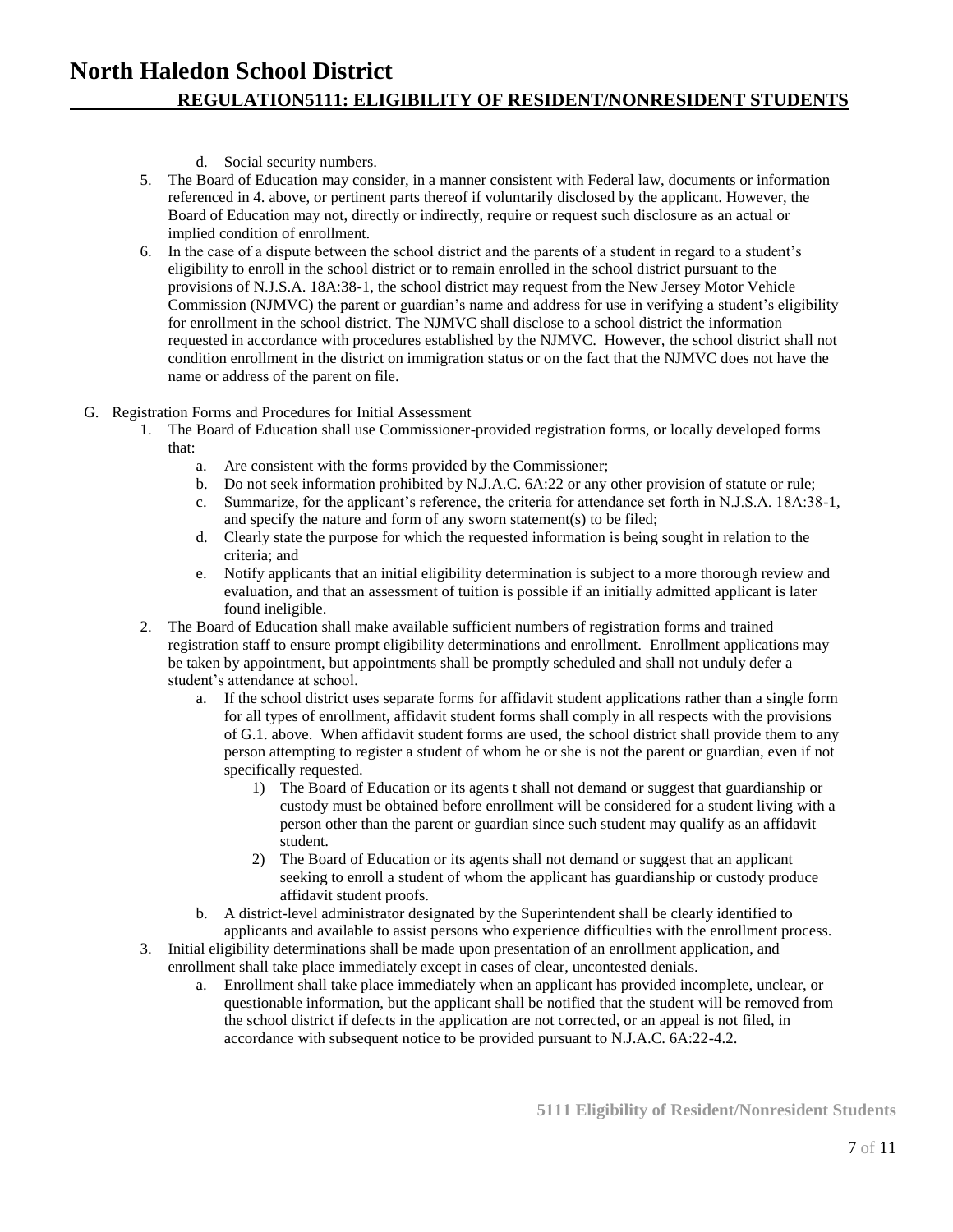- b. When a student appears ineligible based on information provided in the initial application, the school district shall issue a preliminary written notice of ineligibility, including an explanation of the right to appeal to the Commissioner of Education. Enrollment shall take place immediately if the applicant clearly indicates disagreement with the school district's determination and intent to appeal to the Commissioner.
	- 1) An applicant whose student is enrolled pursuant to this provision shall be notified that the student will be removed without a hearing before the Board if no appeal is filed within the twenty-one day period established by N.J.S.A. 18A:38-1
- 4. When enrollment is denied and no intent to appeal is indicated, applicants shall be advised they shall comply with compulsory education laws. When the student is between the ages of six and sixteen, applicants also shall be asked to complete a written statement indicating the student will be attending school in another school district or nonpublic school, or receiving instruction elsewhere than at a school pursuant to N.J.S.A. 18A:38-25. In the absence of this written statement that the student will be attending school in another school district or nonpublic school, or receiving instruction elsewhere than at a school, designated staff shall report to the school district of actual domicile or residence, or the Department of Children and Families, a potential instance of "neglect" for purposes of ensuring compliance with compulsory education laws, N.J.S.A. 9:6-1. Staff shall provide the school district or the Department of Children and Families with the student's name, the name(s) of the parent/guardian/resident, and the student's address to the extent known. Staff shall also indicate admission to the school district has been denied based on residency or domicile, and there is no evidence of intent to arrange for the child to attend school or receive instruction elsewhere.
- 5. Enrollment or attendance in the school district shall not be conditioned on advance payment of tuition in whole or part when enrollment is denied and an intent to appeal is indicated, or when enrollment is provisional and subject to further review or information.
- 6. The Board of Education shall ensure the registration process identifies information suggesting an applicant may be homeless so procedures may be implemented in accordance with N.J.A.C. 6A:17-2 - Education of Homeless Children.
- 7. Enrollment or attendance in the school district shall not be denied based upon absence of a certified copy of the student's birth certificate or other proof of his or her identity as required within thirty days of initial enrollment, pursuant to N.J.S.A. 18A:36-25.1.
- 8. Enrollment in the school district shall not be denied based upon absence of student medical information. However, actual attendance at school may be deferred until the student complies with student immunization rules set forth in N.J.A.C. 8:57-4.
- 9. When enrollment in the school district, attendance at school, or the receipt of educational services in the regular education program appears inappropriate, the student shall not be denied based upon the absence of a student's prior educational record. However, the applicant shall be advised the student's initial educational placement may be subject to revision upon the school district's receipt of records or further assessment of the student.

#### H. Notice of Ineligibility

- 1. When a student is found ineligible to attend the school district pursuant to N.J.A.C. 6A:22 or the student's initial application is found to be deficient upon subsequent review or investigation, the school district shall immediately provide notice to the applicant that is consistent with Commissioner-provided sample form(s) and meets the requirements of N.J.A.C. 6A:22-4 et seq.
	- a. Notices shall be in writing; in English and in the native language of the applicant; issued by the Superintendent; and directed to the address at which the applicant claims to reside.
- 2. Notices of ineligibility shall include:
	- a. In cases of denial, a clear description of the specific basis on which the determination of ineligibility was made: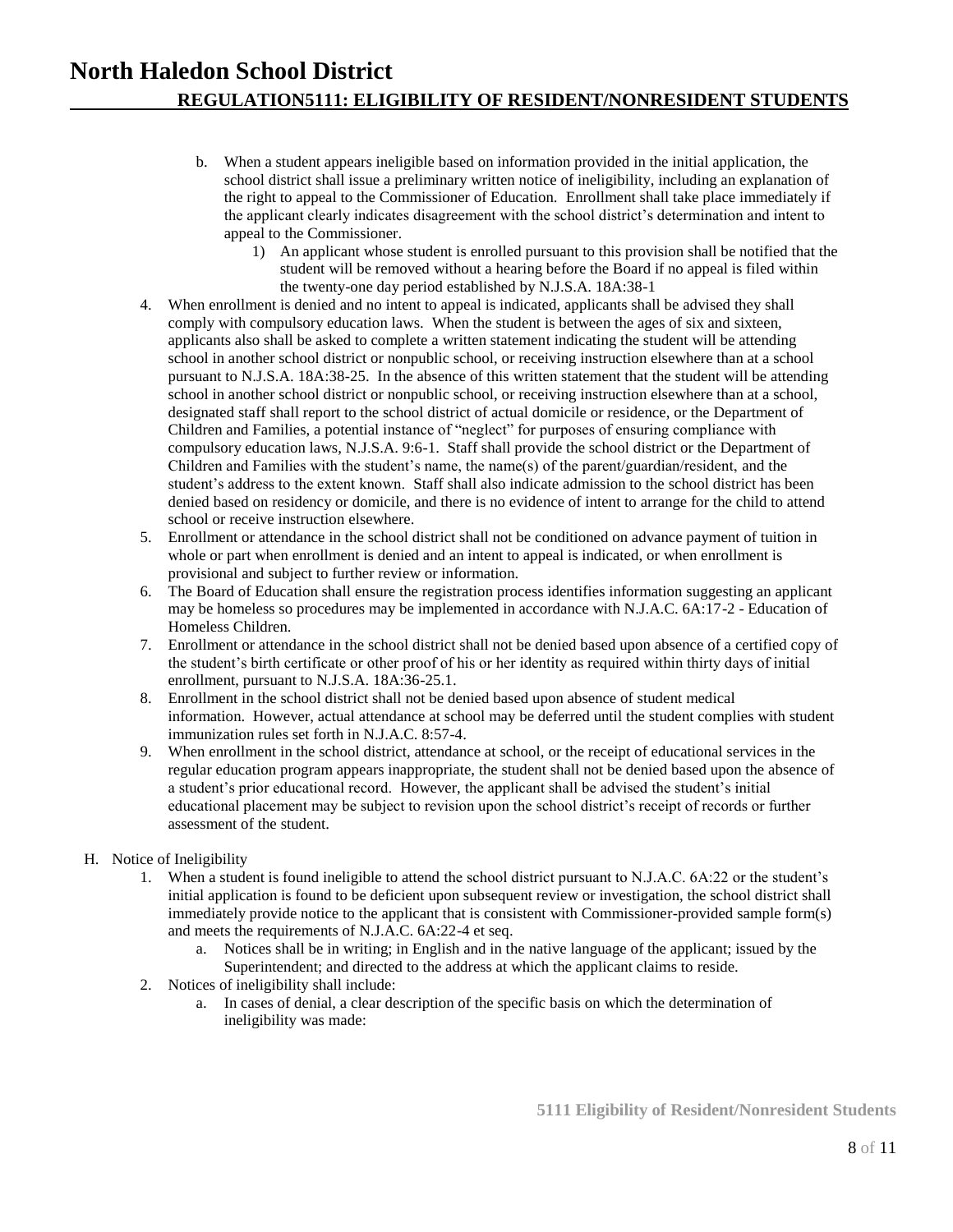- 1) The description shall be sufficient to allow the applicant to understand the basis for the decision and determine whether to appeal; and
- 2) The description shall identify the specific subsection of N.J.S.A. 18A:38-1 under which the application was decided.
- b. In cases of provisional eligibility, a clear description of the missing documents or information that still must be provided before a final eligibility status can be attained under the applicable provision of N.J.S.A. 18A:38-1;
- c. A clear statement of the applicant's right to appeal to the Commissioner of Education within twenty-one days of the notice date, along with an informational document provided by the Commissioner describing how to file an appeal;
- d. A clear statement of the student's right to attend school for the twenty-one day period during which an appeal can be made to the Commissioner. It also shall state the student will not be permitted to attend school beyond the twenty-first day following the notice date if missing information is not provided or an appeal is not filed;
- e. A clear statement of the student's right to continue attending school while an appeal to the Commissioner is pending;
- f. A clear statement that, if an appeal is filed with the Commissioner and the applicant does not sustain the burden of demonstrating the student's right to attend the school district, or the applicant withdraws the appeal, fails to prosecute or abandons the appeal by any means other than settlement, the applicant may be assessed, by order of the Commissioner enforceable in Superior Court, tuition for any period of ineligible attendance, including the initial twenty-one day period and the period during which the appeal was pending before the Commissioner;
- g. A clear statement of the approximate rate of tuition, pursuant to N.J.A.C. 6A:22-6.3, that an applicant may be assessed for the year at issue if the applicant does not prevail on appeal, or elects not to appeal:
	- 1) If removal is based on the student's move from the school district, the notice of ineligibility shall also provide information as to whether district Policy permits continued attendance, with or without tuition, for students who move from the school district during the school year.
- h. The name of a contact person in the school district who can assist in explaining the notice's contents; and
- i. When no appeal is filed, notice that the parent or guardian shall still comply with compulsory education laws. In the absence of a written statement from the parent or guardian that the student will be attending school in another school district or non-public school, or receiving instruction elsewhere than at a school, school district staff shall notify the school district of actual domicile/residence, or the Department of Children and Families, of a potential instance of "neglect" pursuant to N.J.S.A. 9:6-1. For purposes of facilitating enforcement of the State compulsory education requirement (N.J.S.A. 18A:38-25), staff shall provide the student's name, the name(s) of the parent/guardian/resident, address to the extent known, denial of admission based on residency or domicile, and absence of evidence of intent to attend school or receive instruction elsewhere.
- I. Removal of Currently Enrolled Students
	- 1. Nothing in N.J.A.C. 6A:22 and this Regulation shall preclude the Board of Education from identifying through further investigation or periodic requests for revalidation of eligibility, students enrolled in the school district who may be ineligible for continued attendance due to error in initial assessment, changed circumstances, or newly discovered information.
	- 2. When a student who is enrolled and attending school based on an initial eligibility determination s later determined to be ineligible for continued attendance, the Superintendent may apply to the Board of Education for the student's removal.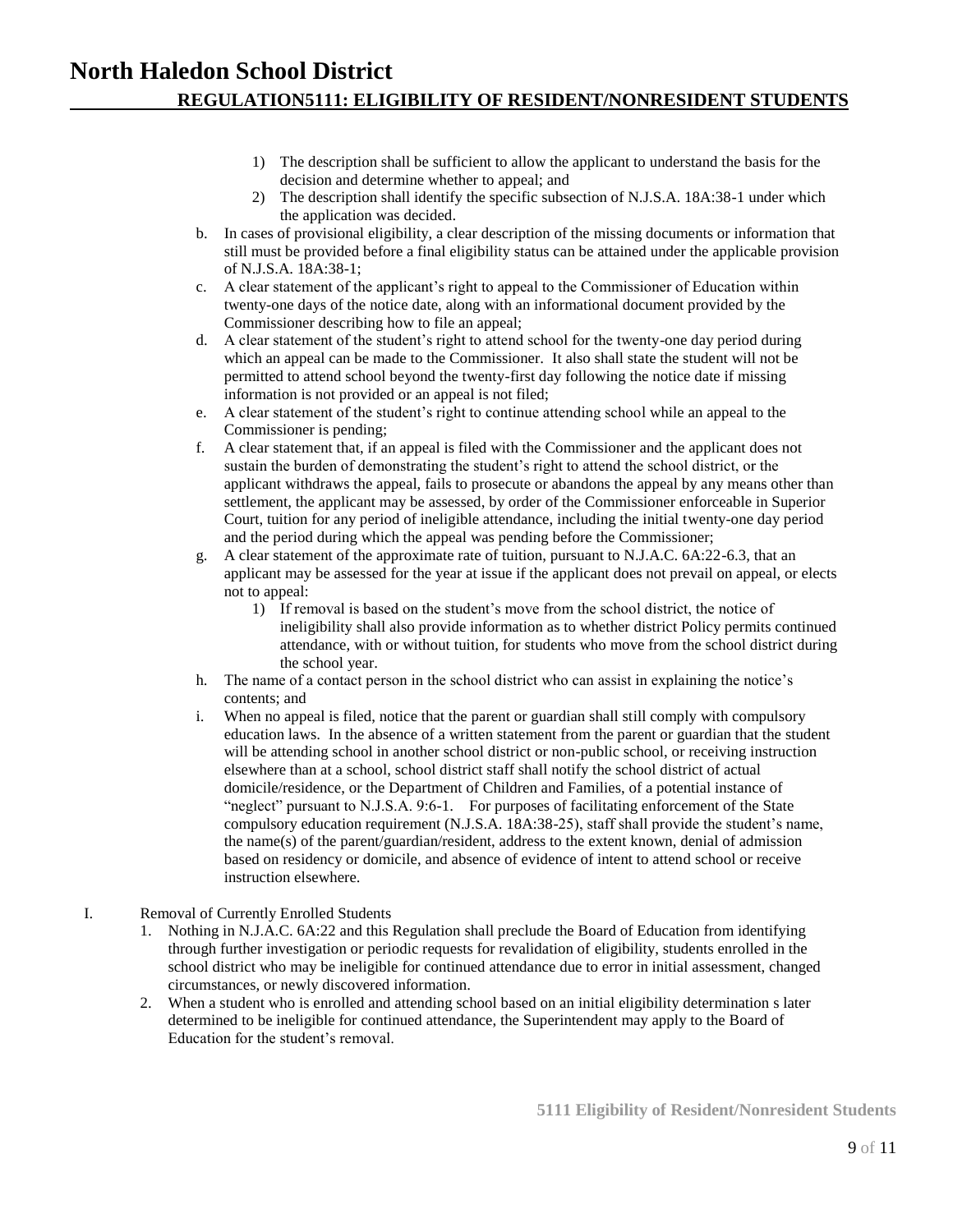- a. The Superintendent shall issue a preliminary notice of ineligibility meeting the requirements of N.J.A.C. 6A:22-4.2. However, the notice shall also provide for a hearing before the Board of Education prior to a final decision on removal.
- 3. No student shall be removed from school unless the parent, guardian, adult student, or resident keeping an "affidavit student," has been informed of his or her entitlement to a hearing before the Board of Education.
- 4. Once the hearing is held, or if the parent, guardian, adult student, or resident keeping an "affidavit student," does not respond within the designated time frame to the Superintendent's notice or appear for the hearing, the Board of Education shall make a prompt determination of the student's eligibility and shall immediately provide notice in accordance with N.J.A.C. 6A:22-4.2.
- 5. Hearings required pursuant to N.J.A.C. 6A:22-4.3 may be conducted by the full Board of Education or a Board committee, at the discretion of the full Board. If the hearing is conducted by a Board Committee, the Committee shall make a recommendation to the full Board for action. However, no student shall be removed except by vote of the Board of Education taken at a meeting duly convened and conducted pursuant to N.J.S.A. 10:4-6 et seq., the Open Public Meetings Act.
- J. Appeal to the Commissioner
	- 1. An applicant may appeal to the Commissioner of Education a school district determination that a student is ineligible to attend its schools. Appeals shall be initiated by petition, which shall be filed in accordance with N.J.S.A. 18A:38-1 and N.J.A.C. 6A:3-8.1 and shall proceed as a contested case pursuant to N.J.A.C. 6A:3.
		- a. Pursuant to N.J.S.A. 18A:38-1.b(1), appeals of "affidavit student" ineligibility determinations shall be filed by the resident keeping the student.
- K. Assessment and Calculation of Tuition
	- 1. If no appeal to the Commissioner is filed by the parent, guardian, adult student, or school district resident keeping an "affidavit" student following notice of an ineligibility determination, the Board of Education may assess tuition for up to one year of a student's ineligible attendance, including the twenty-one day period provided by N.J.S.A. 18A:38-1 for appeal to the Commissioner.
		- a. If the responsible party does not pay the tuition assessment, the Board of Education may petition the Commissioner pursuant to N.J.A.C. 6A:3 for an order assessing tuition, enforceable in accordance with N.J.S.A. 2A:58-10 through recording, upon request of the Board of Education pursuant to N.J.A.C. 6A:3-12, on the judgment docket of the Superior Court, Law Division.
	- 2. If an appeal to the Commissioner is filed by the parent, guardian, adult student, or school district resident keeping an "affidavit" student and the petitioner does not sustain the burden of demonstrating the student's right to attend the school district, or the petitioner withdraws the appeal, fails to prosecute, or abandons the appeal by any means other than settlement agreeing to waive or reduce tuition, the Commissioner may assess tuition for the period during which the hearing and decision on appeal were pending, and for up to one year of a student's ineligible attendance in a school district prior to the appeal's filing and including the twenty-one day period to file an appeal.
		- a. Upon the Commissioner's finding that an appeal has been abandoned, the Board of Education may remove the student from school and seek tuition for up to one year of ineligible attendance pursuant to N.J.A.C. 6A:22-6.1(a) plus the period of ineligible attendance after the appeal was filed. If the record of the appeal includes a calculation reflecting the tuition rate(s) for the year(s) at issue, the per diem tuition rate for the current year and the date on which the student's ineligible attendance began, the Commissioner may order payment of tuition as part of his or her decision. In doing so, the Commissioner shall consider whether the ineligible attendance was due to the school district's error. If the record does not include such a calculation and the Board of Education has filed a counterclaim for tuition, the counterclaim shall proceed to a hearing notwithstanding that the petition has been abandoned.